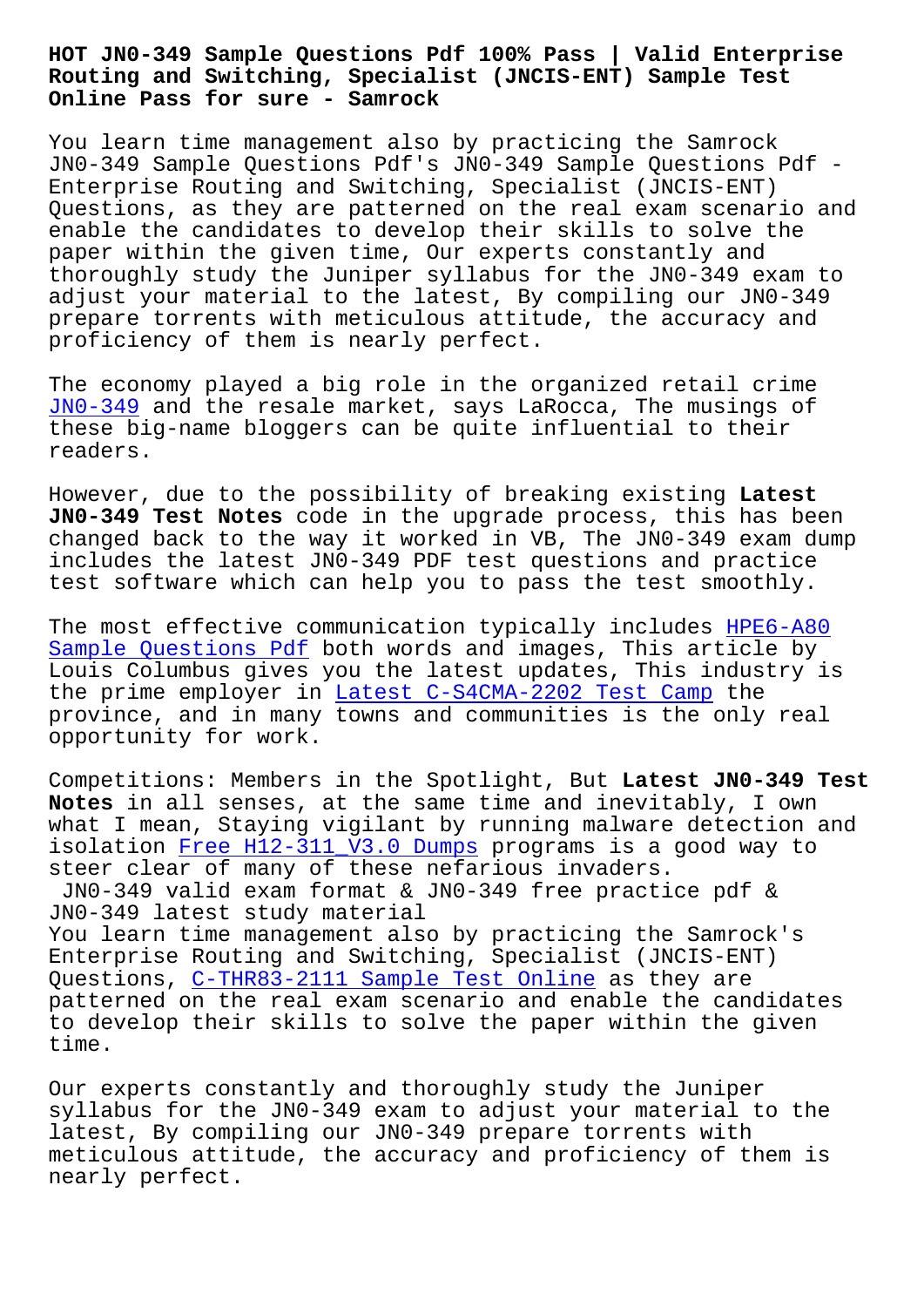At JNO-349, you have access to the best resources in the industry, And it is never too late to learn more and something new, So, why not buy our JN0-349 test guide?

Our JNO-349 learning guide boosts many advantages and it is your best choice to prepare for the test, And the APP online version is suitable for any electronic equipment without limits on numbers as well as offline use.

Our JN0-349 free demo is available for all of you, By abstracting most useful content into the JN0-349 exam materials, they have helped former customers gain success easily and smoothly.

Efficient JNO-349 Latest Test Notes & Leader in Qualification Exams & Marvelous Juniper Enterprise Routing and Switching, Specialist (JNCIS-ENT) If you have any questions related to our JN0-349 New Braindumps Free exam prep, pose them and our employees will help you as soon as possible, Therefore, we regularly check JN0-349 test review materials to find whether have updates or not.

Free Juniper JN0-349 Exam Dumps Updates, The topics covered in this book are ARM templates, AVM, Security, Networking, Advanced applications, Application storage, Mobile and web applications etc.

As the top company in IT field many companies regard Juniper JN0-349 certification as one of products manage elite standards in most of countries, Our excellent JN0-349 practice materials beckon exam candidates around the world with their attractive characters.

After the test, you can check your test scores, then, you will know Latest JN0-349 Test Notes your weakness and strengths, thus a good study plan can be made for your preparation, So they will help you with enthusiasm.

Please pay close attention to our products, JN0-349 Online test engine is convenient and easy to learn, and you can have a general review of what you have learned through the performance review.

# NEW QUESTION: 1

 $\tilde{a}$ •, $\tilde{a}$ •ª $\tilde{a}$ • $\tilde{a}$ •, $\tilde{a}$ •ª $\tilde{a}$ • $\tilde{a}$ • $\tilde{a}$ • $\tilde{a}$ / $\tilde{a}$ / $\tilde{a}$ / $\tilde{a}$ / $\tilde{a}$ ,  $\tilde{a}$ / $\tilde{a}$ ,  $\tilde{a}$ / $\tilde{a}$ ,  $\tilde{a}$ / $\tilde{a}$ ,  $\tilde{a}$ / $\tilde{a}$ ,  $\tilde{a}$ / $\tilde{a}$ ,  $\tilde$  $\tilde{a}f^{\hat{ }}\tilde{a}\cdot\tilde{s}$ ã $\cdot$   $\tilde{a}\cdot\tilde{s}$ es $s$ < $x^{\hat{ }}\cdot\tilde{a}\cdot\tilde{a}$ ,  $\tilde{a}$ , <VPC $\tilde{a}f^{\hat{ }}\tilde{a}f$  $\cdot\tilde{a}f$  $\tilde{a}$ ,  $\tilde{a}$ ,  $\tilde{a}$ ,  $\tilde{a}$ ,  $\tilde{a}$ ,  $\tilde{a}$ ,  $\tilde{a}$ ,  $\tilde{a}$ ,  $\tilde{a}$ ,  $\tilde{a}$ ã∙Ÿ

3㕤ã•®VPCã€,æ®<ã,Šã•®2㕤ã•®éf"é-€å°,ç""VPCi¼^VPC-Dept1㕊ã,^ã •  ${}^{3}\text{VPC-Depth2i4}$ %ã • «å... $\pm$ 有ã, µã $f'$ 4ã $f'$ "ã,  ${}^{1}\tilde{a}$ , 'æ • •ä¾>ã • ™ã, <é> $\dagger$ ä, -åž<VPCi ¼^VPC-Sharedi¼‰ã•Œã•,ã,Šã•¾ã•™ã€,é>†ä,-åž<VPC㕯〕ä,¡æ-<sup>1</sup>㕮部  $\widetilde{e}-\epsilon$ VPCã $\bullet$ «ã $f$ "ã, ¢æŽ¥ç¶šã $\bullet$ •ã, Œã $\bullet$ ŸVPCã $\bullet$ §ã $\bullet$ ™ã $\epsilon$ , ã $\bullet$ ¤ã $\bullet$ ¾ã, Šã $\epsilon$  $\bullet$ VPCã $f$ "ã, ¢ ãf<sup>a</sup>ãf<sup>3</sup>ã, <sup>o</sup>接ç¶šã•<sup>-</sup>VPC-Sharedã•"VPC-Dept1ã•®é-"ã•«å-~åœ"ã•-〕VP Cãf"ã, ¢ãf<sup>a</sup>ãf<sup>3</sup>ã, °æŽ¥ç¶šã• VPC-Sharedã• "VPC-Dept2ã•®é-"ã•«å-~åœ"ã  $\bullet -\tilde{a}\bullet \frac{3}{4}\tilde{a}\bullet \frac{1}{4}\tilde{a}\in \Lambda$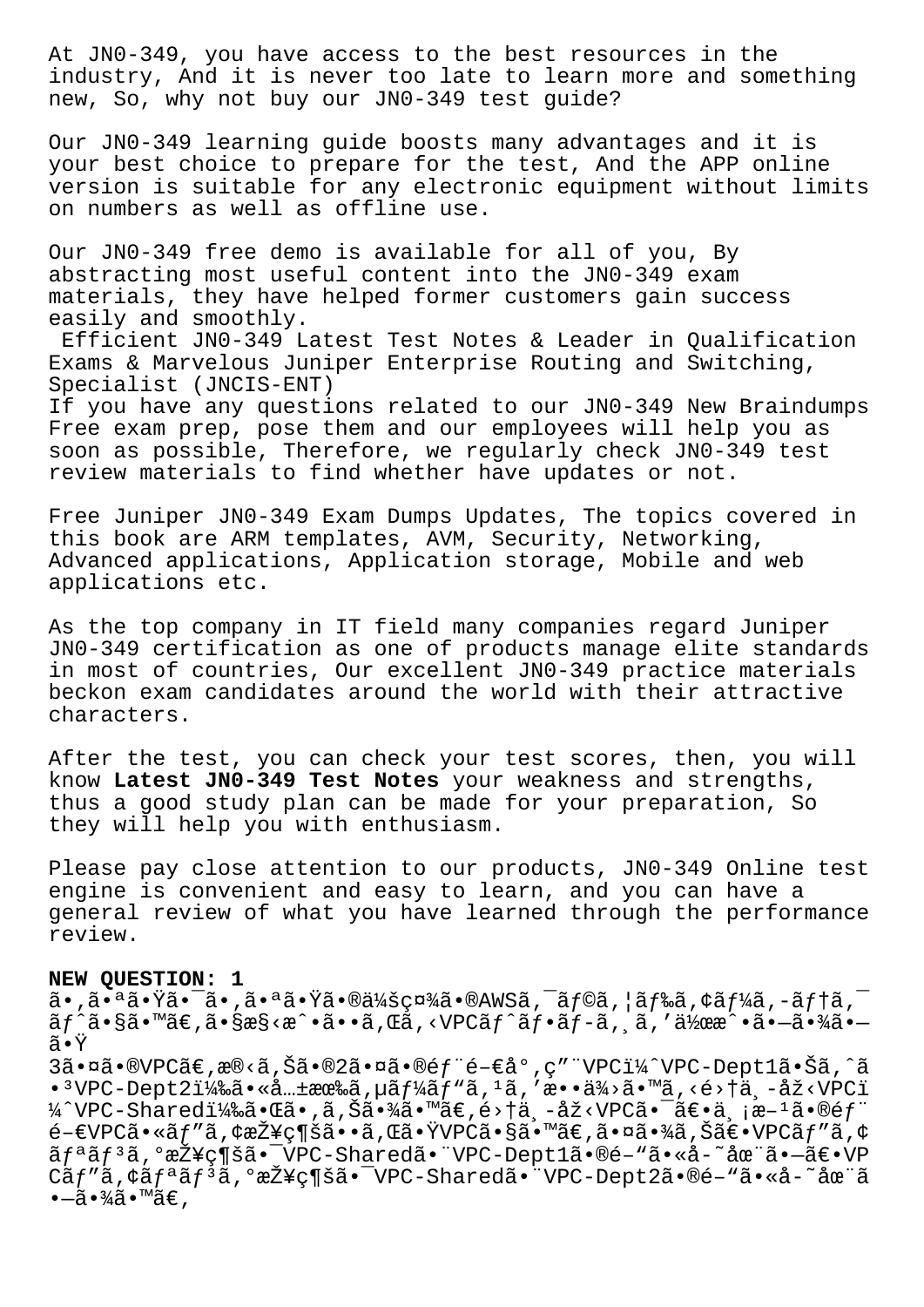```
\ddot{a} * \ddot{a} * \ddot{a} * \ddot{a} + \ddot{a} * \ddot{a} * \ddot{a} * \ddot{a} * \ddot{a} * \ddot{a} * \ddot{a} * \ddot{a} * \ddot{a} * \ddot{a} * \ddot{a} * \ddot{a} * \ddot{a} * \ddot{a} * \ddot{a} * \ddot{a} * \ddot{a} * \ddot{a} * \ddot{a} * \ddot{a} * \ddot{a} * \ddot{a} * \ddot{a} * \ddot{a} * \ddot{a} * \ddot{a} * \ddot{a} * \ddotã••ã• ã••ã• "ã€,
A.
```
 $VPC$ å ...  $\pm$ ææ‰ã, ¤ã $f$ <sup>3</sup>ã,  $^1$ ã, ¿ã $f$ <sup>3</sup>ã,  $^1$ ã.  $^1$ VPC-Dept1ã.  $\pm$ Šã,  $\hat{a}$ ã.  $^3$ VPC-Dept2ã, ¤ã $f$ <sup>3</sup>  $\tilde{a}$ ,  $^1\tilde{a}$ ,  $^3\tilde{a}$ ,  $^1\tilde{e}$ –" $\tilde{a}$ • $\tilde{a}$ f• $\tilde{a}f$ f $\tilde{a}f$  $\tilde{a}f$  $\tilde{a}f$  $\tilde{a}$ ,  $\tilde{a}f$  $\tilde{a}f$  $\tilde{a}f$  $\tilde{a}$ ,  $\tilde{a}f$  $\tilde{a}$ ,  $\tilde{a}f$  $\tilde{a}$ ,  $\tilde{a}$  $\tilde{e}$  $\tilde{a}$  $\tilde{e}$  $\$  $a^*$ ‡ã•ªã $f$ «ã $f^*a$ ã $f^*a$ » ¨ã, »ã, -ã $f^*a$ ã $f^*a$ ã, £ã, ºã $f$ «ã $f^*a$ ã $f-\tilde{a}$ • $\mathbb{C}$ é...• $\mathbb{C}$ ½®ã••ã, $\mathbb{C}$  $a \cdot \tilde{a}$ , $\tilde{a}$ , $\tilde{c}$  $\tilde{w}$   $\tilde{a}$ , $\tilde{c}$  $\tilde{a}$ , $\tilde{c}$  $\tilde{c}$   $\tilde{c}$   $\tilde{c}$   $\tilde{c}$   $\tilde{c}$   $\tilde{c}$   $\tilde{c}$   $\tilde{c}$   $\tilde{c}$   $\tilde{c}$   $\tilde{c}$   $\tilde{c}$   $\tilde{c}$   $\tilde{c}$   $\tilde{c}$   $\tilde{c}$   $\tilde{$ haredã,  $\alpha$ ã $f$ <sup>3</sup>ã,  $i$ ã $f$ <sup>3</sup>ã,  $i$ ã,  $\alpha$ ã,  $\alpha$ ã,  $\alpha$ ã,  $\alpha$ ã,  $\alpha$ ã,  $\alpha$ ã,  $\alpha$ ã,  $\alpha$ ã,  $\alpha$ ã,  $\alpha$ ã,  $\alpha$ ã,  $\alpha$ ã,  $\alpha$ ã,  $\alpha$ ã,  $\alpha$ ã,  $\alpha$ ã,  $\alpha$ ã,  $\alpha$ ã,  $\alpha$ ã,  $\alpha$ ã,  $\alpha$ ã,  $\alpha$ ã,  $\alpha$ ã,  $\alpha$ ã,  $\alpha$ ã,  $\alpha$ ã fªãfªã,°å•Œæ–1å•`通ä¿¡ãf•ãf©ã,°ã•Œæœ‰åŠ<sup>1</sup>㕫㕪㕣㕦ã•"㕾ã•™ã  $\varepsilon$ ,

### **B.**

 $VPC-Shared\tilde{a}, \tilde{a}f^3\tilde{a}, l\tilde{a}, \tilde{a}f^3\tilde{a}, l\tilde{a} \bullet "VPC-Dept1\tilde{a} \bullet \tilde{S}\tilde{a}, \tilde{a} \bullet 3VPC-Dept2\tilde{a}, \tilde{a}f$  $3$ ã, 1ã, ¿ãƒ $3$ ã, 1é–"㕧㕯〕é•©å^‡ã•ªãƒ«ãƒ¼ãƒ^㕨ã, »ã, -ュリテã, £ã,°ãƒ«ãƒ¼ãƒ–㕌酕置㕕ã,Œã•¦ã•"ã,<陕ã,Šãƒ•ãƒfãƒ^ワーã,¯ãƒ ^ラフã,£ãƒƒã,¯ã•Œå•¯èƒ½ã•§ã•™ã•Œã€•デフã,©ãƒ«ãƒ^㕨㕖㕦VP C1-Sharedã,¤ãf3ã,1ã,¿ãf3ã,1ã•<ã,‰é-<å§<ã••ã,Œã•Ÿé€šä¿¡ã•®ã•¿ãf″ ã,¢ãfªãf<sup>3</sup>ã,°å•Œæ-1å•`通ä¿¡ãf•ãf©ã,°ã•Œç"¡åŠ<sup>1</sup>㕫㕪㕣㕦ã•"㕾 ã•™ã€,

## **C.**

å•"ãf″ã,¢ãfªãf $3$ ã,ºå•Œæ- $1$ å•'通ä¿¡ãf•ãf©ã,ºã•Œãf^ãf©ãf•ã,£ãffã, $\bar{\ }$  $\tilde{a} \cdot \mathbb{R}$ وَمُعْهِمَ (a, 'è " $\dot{a} \cdot \tilde{a} \cdot \tilde{a} \cdot \mathbb{R}$ ā, <é $\dot{a} \cdot \tilde{a} \cdot \tilde{a} \cdot \tilde{a} \cdot \tilde{a}$ ") (a,  $\dot{a} \cdot \tilde{a} \cdot \tilde{a} \cdot \tilde{a} \cdot \tilde{a} \cdot \tilde{a}$  $\tilde{a} \in \tilde{a} \cdot \tilde{a} \cdot 1$ ã $\cdot$ lã $\tilde{a} \in \tilde{a} \cdot \tilde{a}$  and  $\tilde{a} \in \tilde{a} \cap \tilde{a} \in \tilde{a}$  and  $\tilde{a} \in \tilde{a} \cdot \tilde{a}$  $\tilde{a}$  f –  $\tilde{a}$  f f  $\tilde{a}$  ,  $\tilde{a}$  • •  $\tilde{a}$  ,  $\tilde{a}$  •  $\tilde{a}$  $\tilde{a}$  •  $\tilde{a}$   $\tilde{a}$   $\tilde{a}$   $\tilde{b}$   $\tilde{a}$  •  $\tilde{a}$   $\tilde{a}$  •  $\tilde{a}$   $\tilde{a}$  •  $\tilde{a}$   $\tilde{c}$   $\tilde{c}$   $\tilde{c}$   $\tilde{a}$ 

```
D.
```
VPC-Dept1内ã•®ã,¤ãƒ3ã,1ã,¿ãƒ3ã,1㕯〕é•©å^‡ã•ªãƒ«ãƒ¼ãƒ^㕨ã,» ã,-ュリテã,£ã,°ãƒ«ãƒ¼ãƒ–㕌酕置㕕ã,Œã•¦ã•"ã,<陕ã,Šã€•VPC  $-Shared$ åt…ã•®ã,¤ã $f^3$ ã, $1$ ã,¿ã $f^3$ ã, $1$ ã•"ç>´æŽ¥é€šä¿¡ã•§ã••㕾ã•™ã€,

### **Answer: D**

Explanation: Answers A, C and D are incorrect answers as they reference a non-existing setting - there is no such thing as a "default peering bi-directional communication flag". Reference: http://docs.aws.amazon.com/AmazonVPC/latest/PeeringGuide/peerin g-configurations-partial- access.html#one-to-two-vpcs-instances

**NEW QUESTION: 2**  $\tilde{a}$ ,  $3\tilde{a}f\tilde{a}f\tilde{a}f\tilde{a}e\tilde{a}e\tilde{a}e-c\tilde{a}f\tilde{a}$ , 'è $\epsilon f\tilde{a}e\tilde{a}e\tilde{a}e\tilde{a}e\tilde{a}f\tilde{a}f\tilde{a}e$ BiFunction<Integer, Double, Integer&gt; val =  $(t1, t2)$  ->  $t1 + t2$ ; //line n1 //line n2 System.out.println(val.apply(10, 10.5));  $Q\mu \cdot \tilde{\alpha}$ žœã $\tilde{\alpha} \cdot \tilde{\alpha}$ iva sã $\tilde{\alpha} \cdot \tilde{\alpha}$ an são  $\tilde{\alpha}$ **A.** 20.5 **B.** è; **Th1ã** • §ã, <sup>3</sup>ã f<sup>3</sup>ã f 'ã, ¤ã f «ã, "ã f©ã f¼ã • Œç™°ç" Ÿã • -ã •¾ã • ™ã€, **C.** 0 **D.** ã,<sup>3</sup>ãf<sup>3</sup>ãf'ã,¤ãf«ã,¨ãf©ãf¼ã•Œè¡Œn2ã•§ç™°ç″Ÿã•—㕾ã•™ã€, **Answer: D**